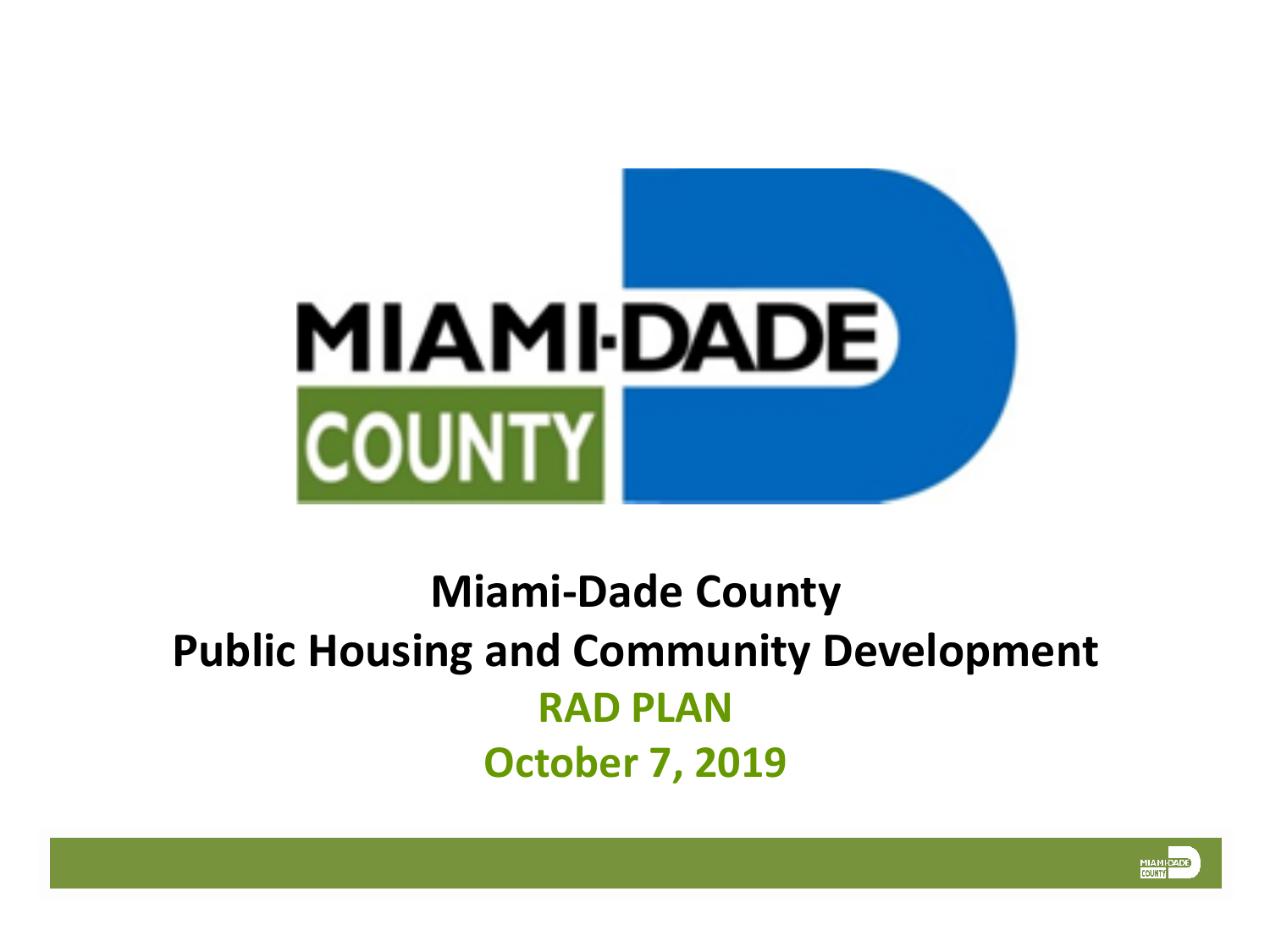- Miami-Dade County Public Housing and Community Development (PHCD) oversees approximately 9,000 public housing units.
- PHCD has estimated approximately \$2 billion are needed to address deteriorating buildings which average over 40 years old County-Wide.
- With an approximate \$12 million per year in capital funding provided by HUD, funding is inadequate for the major upgrades required.

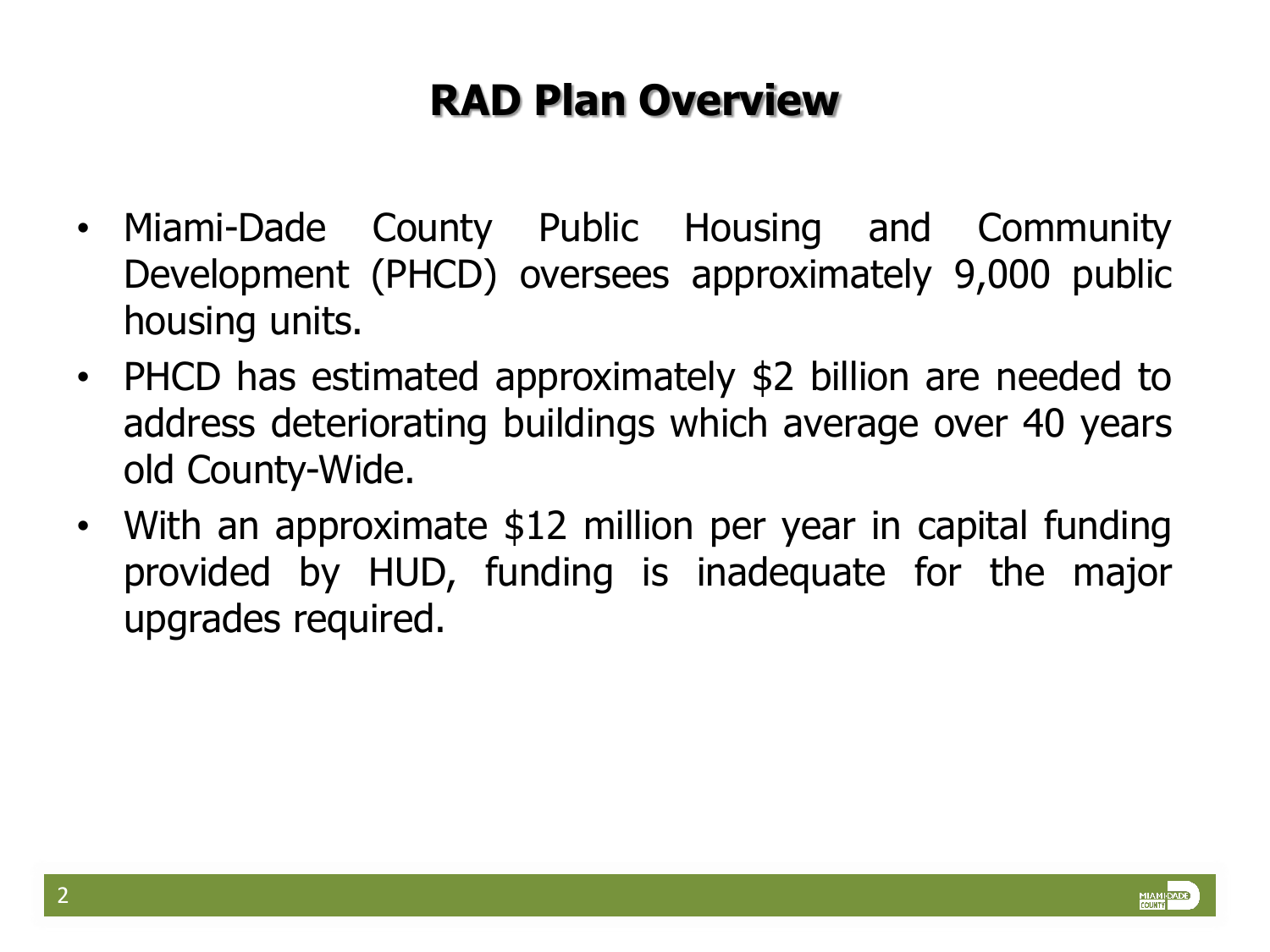• The lack of adequate funding for public housing is a nationwide issue, not unique to Miami-Dade County.



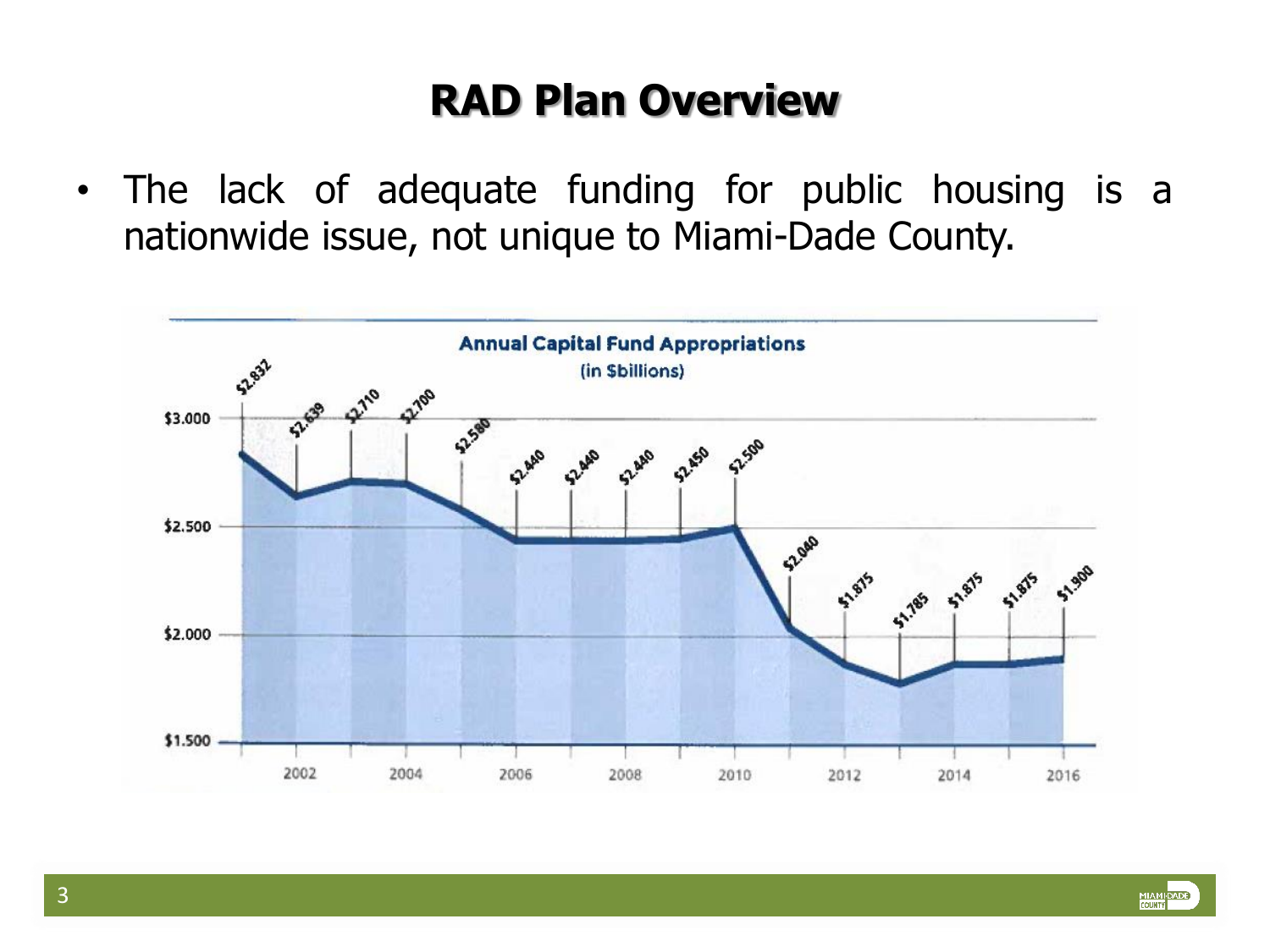- PHCD is expediting a redevelopment program through the Rental Assistance Demonstration (RAD) program.
- This program allows for the conversion of public housing subsidy platform to a Project Based Voucher subsidy platform, which is a more stable funding source.
- RAD spurs financing of public housing redevelopment through private debt and equity.
- RAD includes significant rights and protections for residents, similar to public housing, including:
	- Guaranteed right of return for affected residents
	- No resident recertification on move-in
	- Grievance process
	- Right to organize and funding for resident councils

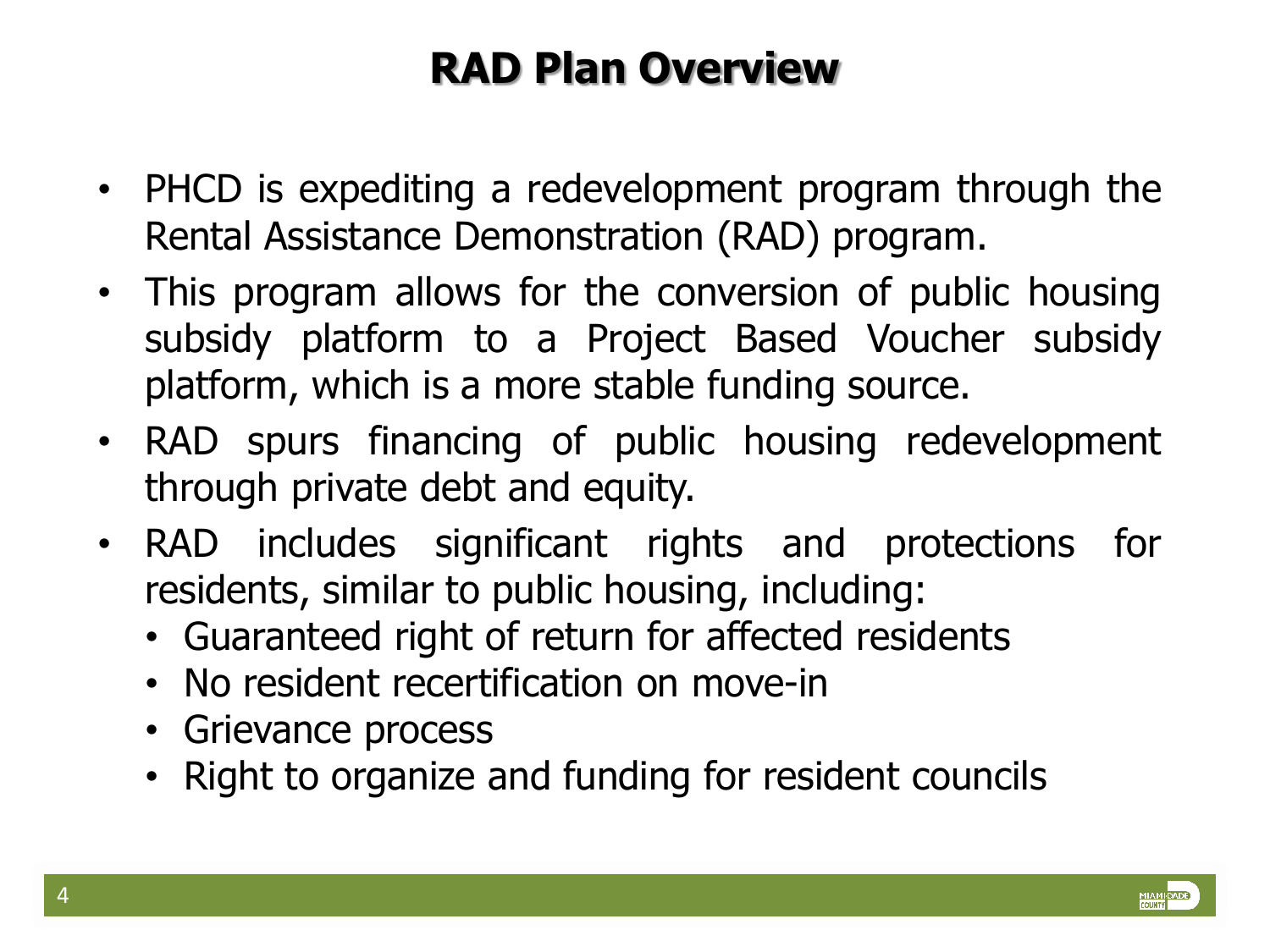• In December, 2018, PHCD submitted applications to HUD to achieve a RAD portfolio award for a total of 6,426 units, and subsequently received approval from HUD in March, 2019.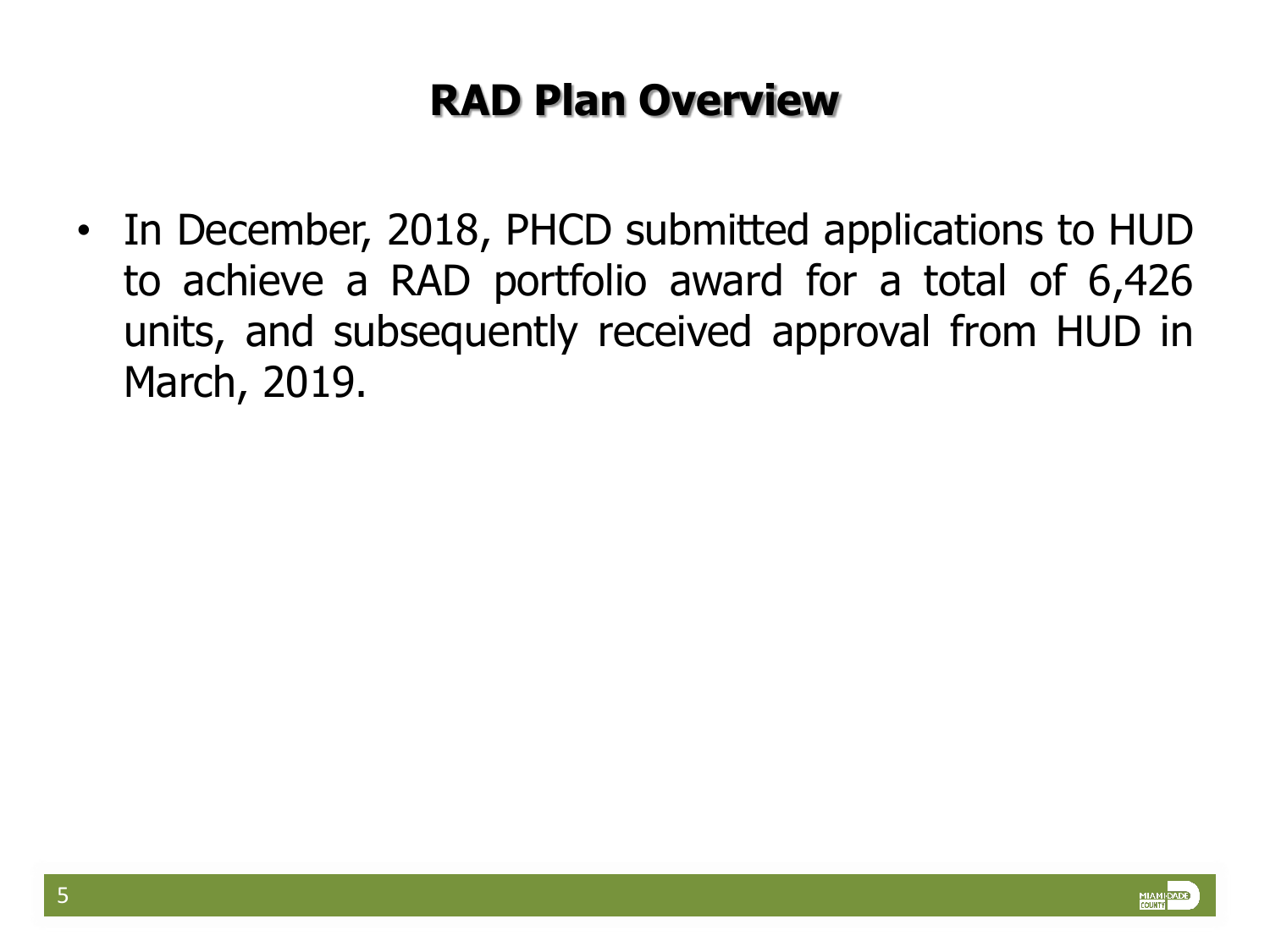- The RAD rent structure allows for increased subsidy over time compared to the public housing funding model.
- Over a 20 year period, the 6,426 in PHCD's RAD portfolio is projected to generate in excess of \$1.6 billion.
- These same units over 20 years would only generate approximately \$1 billion in the public housing funding platform.
- This is a difference of over **\$620 million**

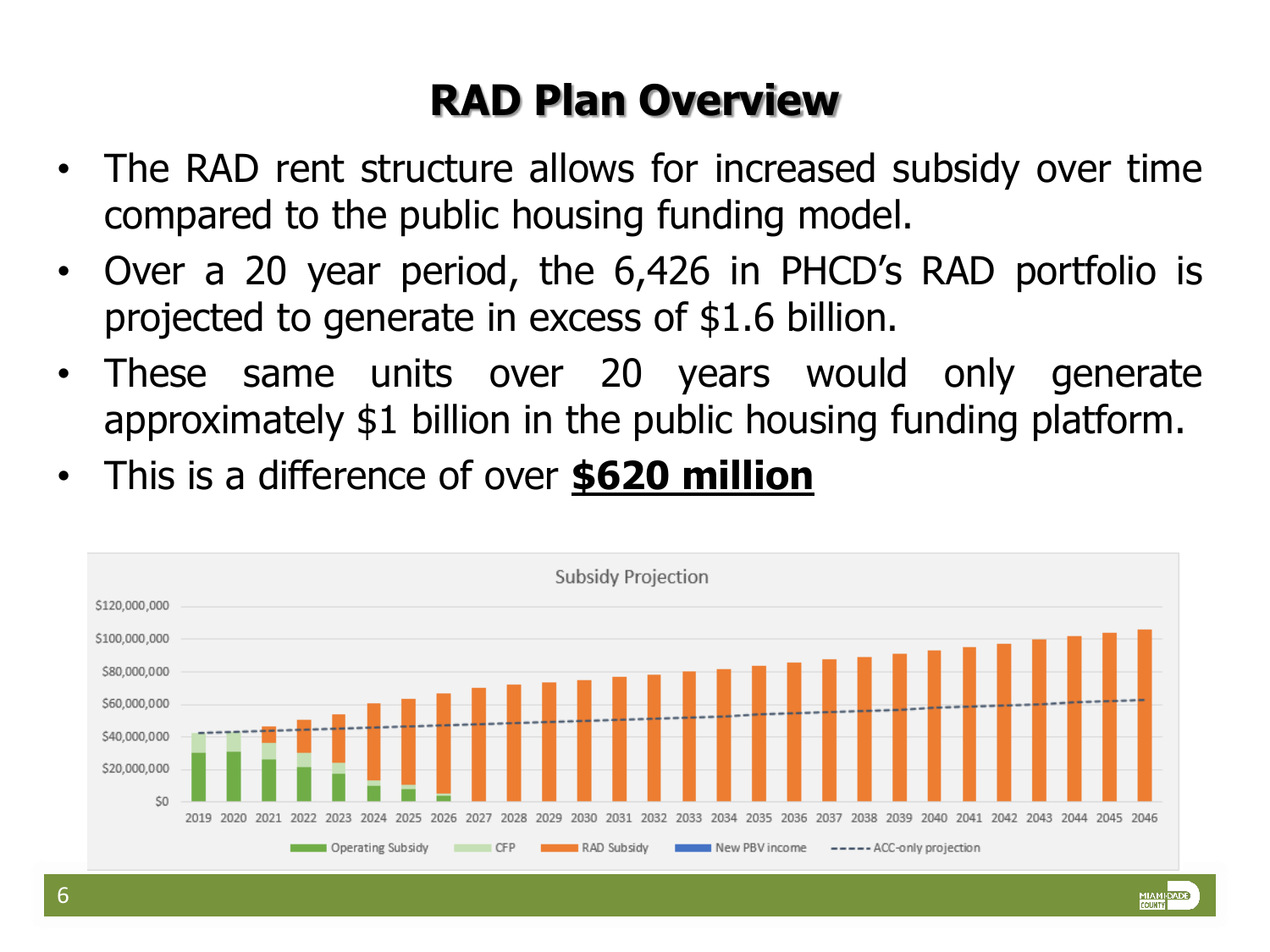- PHCD sites are largely underdeveloped compared to the number of units allowed per local zoning codes.
- Redevelopment through RAD will not only preserve the existing public housing units, but vastly increase opportunities for affordable and workforce units.
- An additional 6,000 to 10,000 affordable and workforce units are potentially projected for construction above the 6,426 existing public housing units in the RAD portfolio.

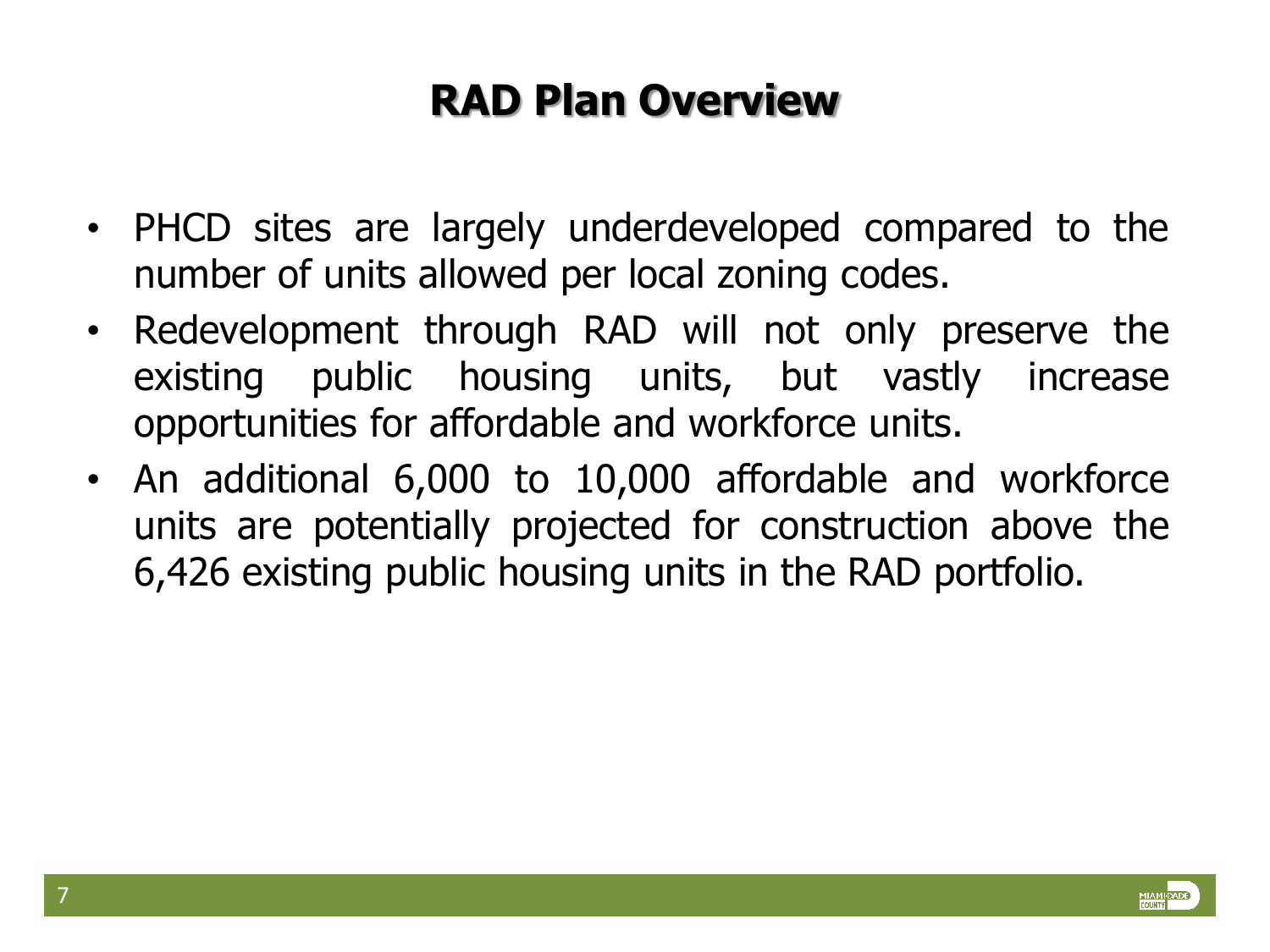### **Culmer Place and Culmer Gardens**



- Redevelopment includes constructing new units on vacant segments of land, allowing transfers to new units and demolition of old units to occur in several phases.
- Phased approach allows for redevelopment with no displacement of current residents.

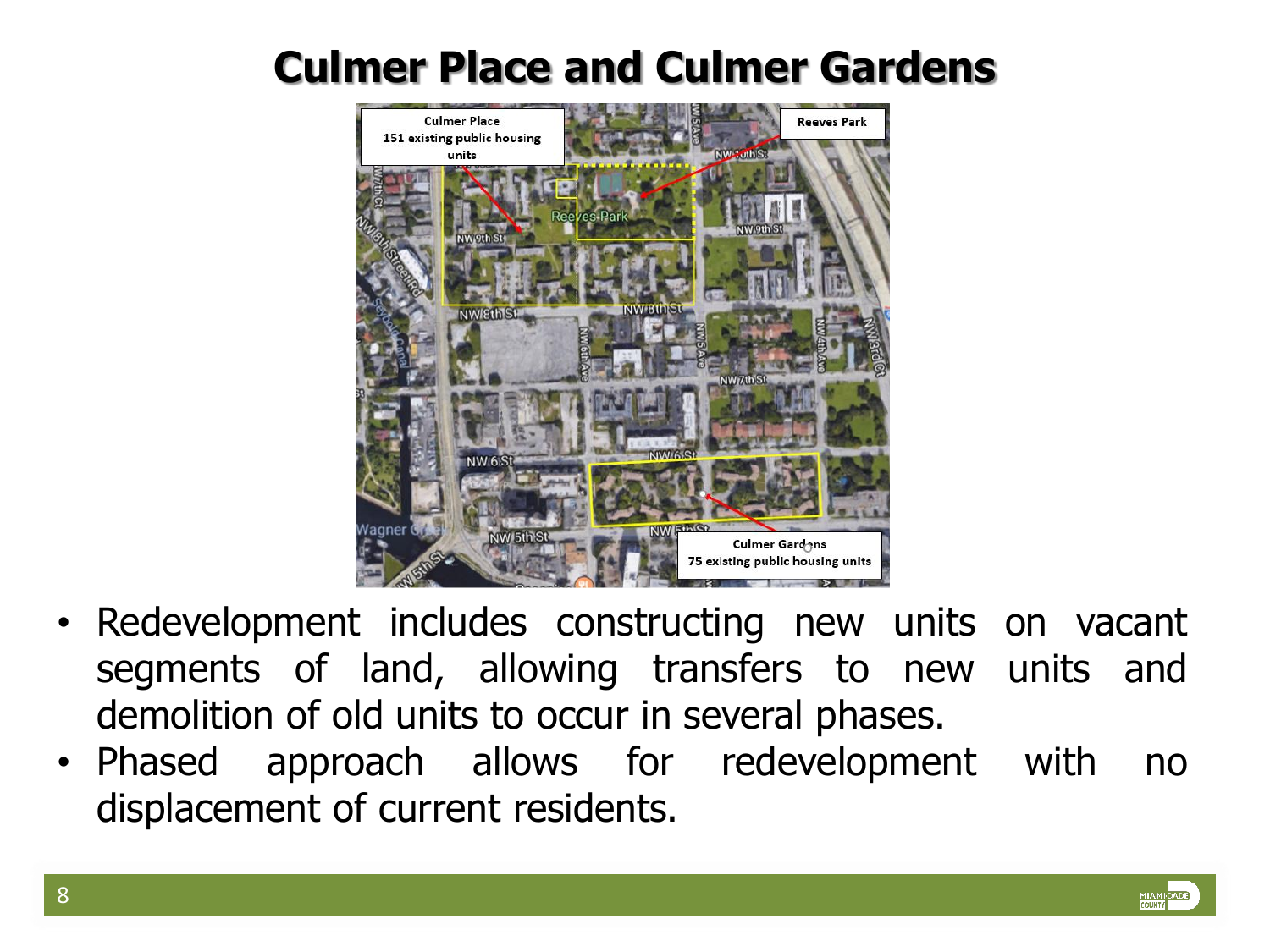# **Culmer Place and Culmer Gardens**

- PHCD engaged in extensive resident outreach including over 10 community engagement meetings.
- Meetings allowed for input on housing types, unit and community amenities, crime prevention strategies, community services, economic development and financing strategies such as RAD.





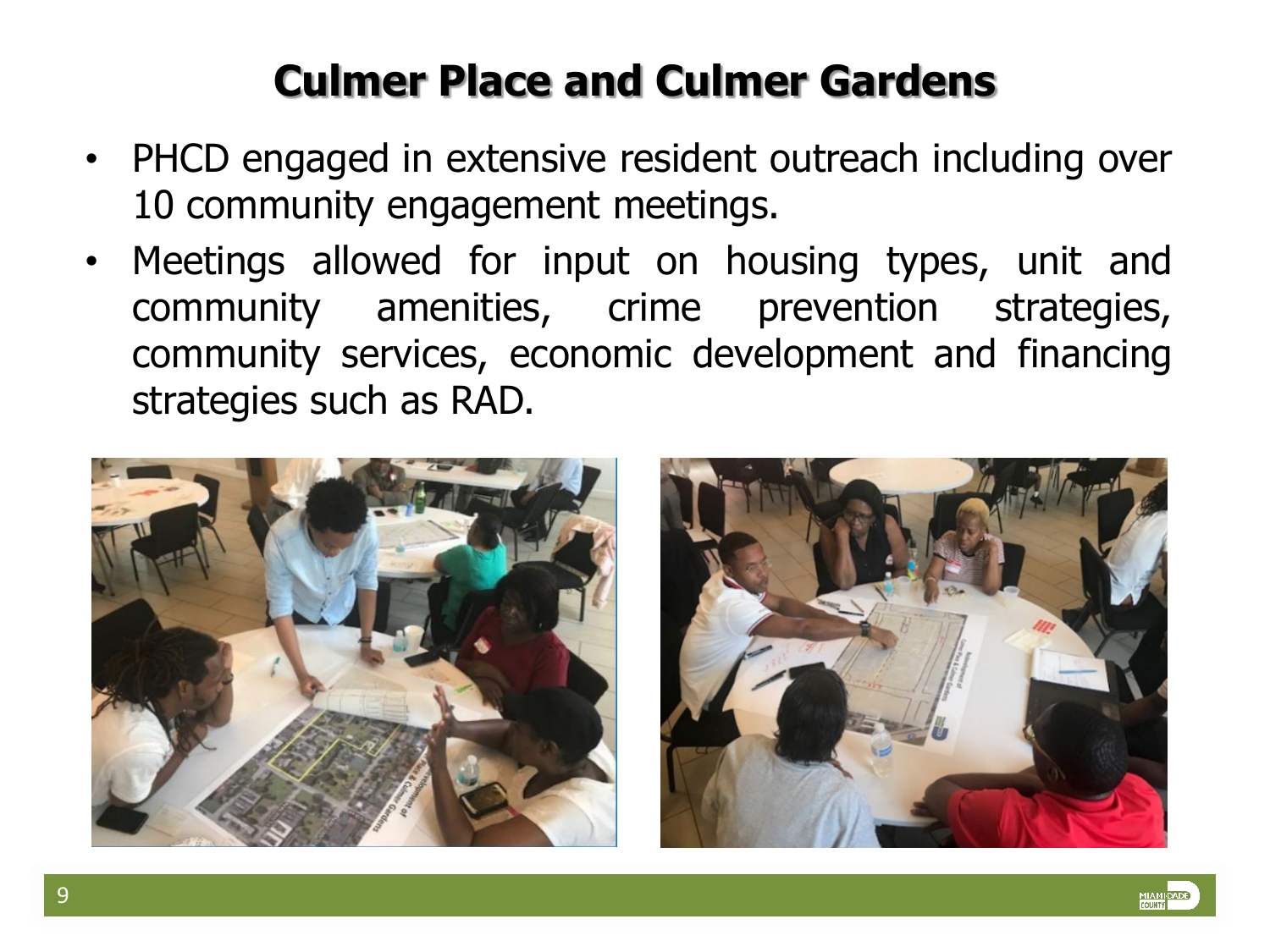#### **Culmer Place and Culmer Gardens**

| <b>Anticipated Contract Rents</b> |         |  |  |
|-----------------------------------|---------|--|--|
| 2 Bedroom                         | \$878   |  |  |
| 3 Bedroom                         | \$1,148 |  |  |
| 4 Bedroom                         | \$1,385 |  |  |
| 5 Bedroom                         | \$1,585 |  |  |

| Project               | <b>Existing</b><br><b>Public Housing Units</b> | <b>Potential Development</b><br><b>Capacity with</b><br><b>Existing Zoning</b> |
|-----------------------|------------------------------------------------|--------------------------------------------------------------------------------|
| <b>Culmer Place</b>   | 151                                            | 888 *                                                                          |
| <b>Culmer Gardens</b> | 75                                             | 420                                                                            |

\* Note: Total potential units at Culmer Place including Reeves Park 1124 units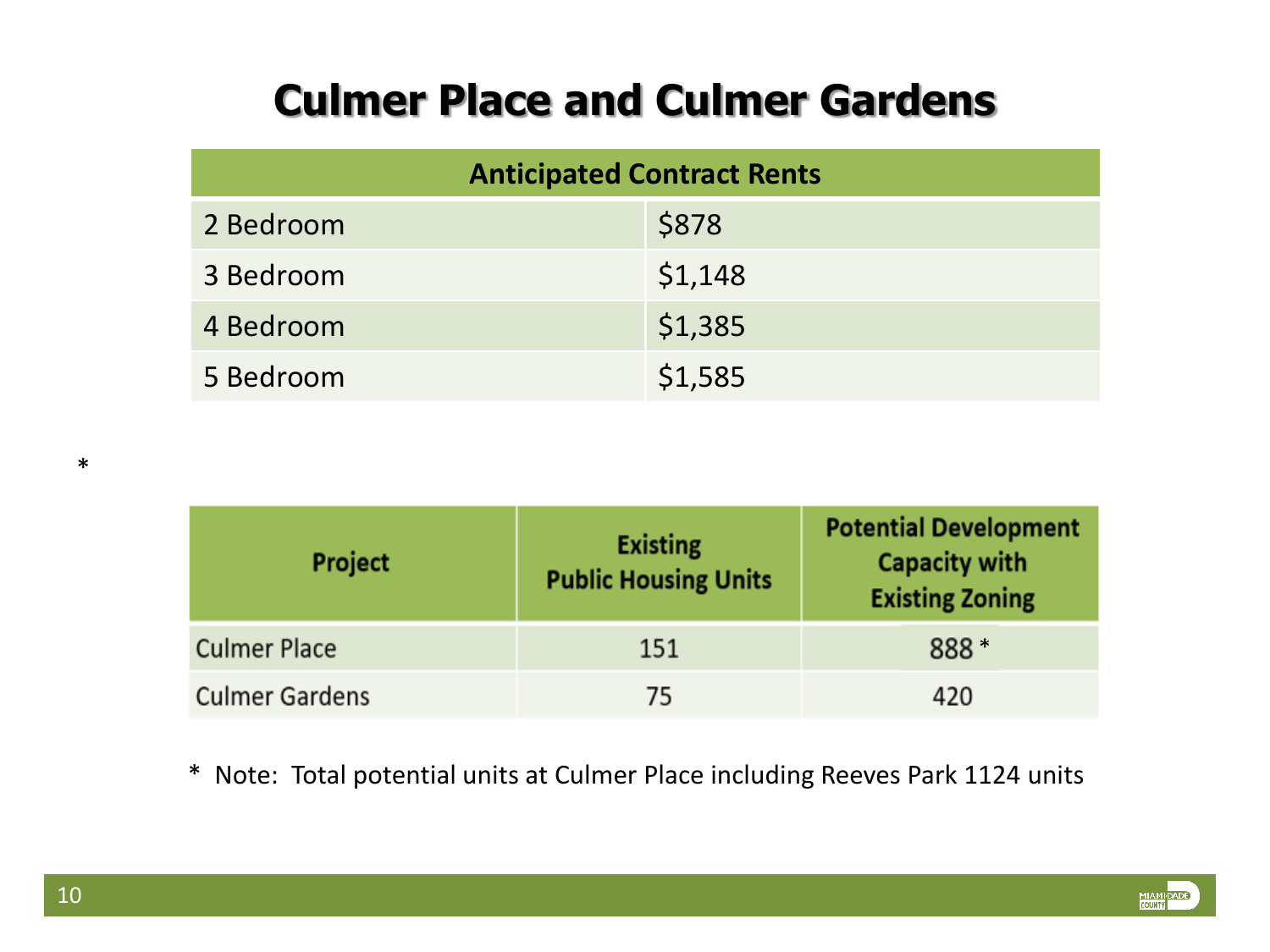# **Robert King High**